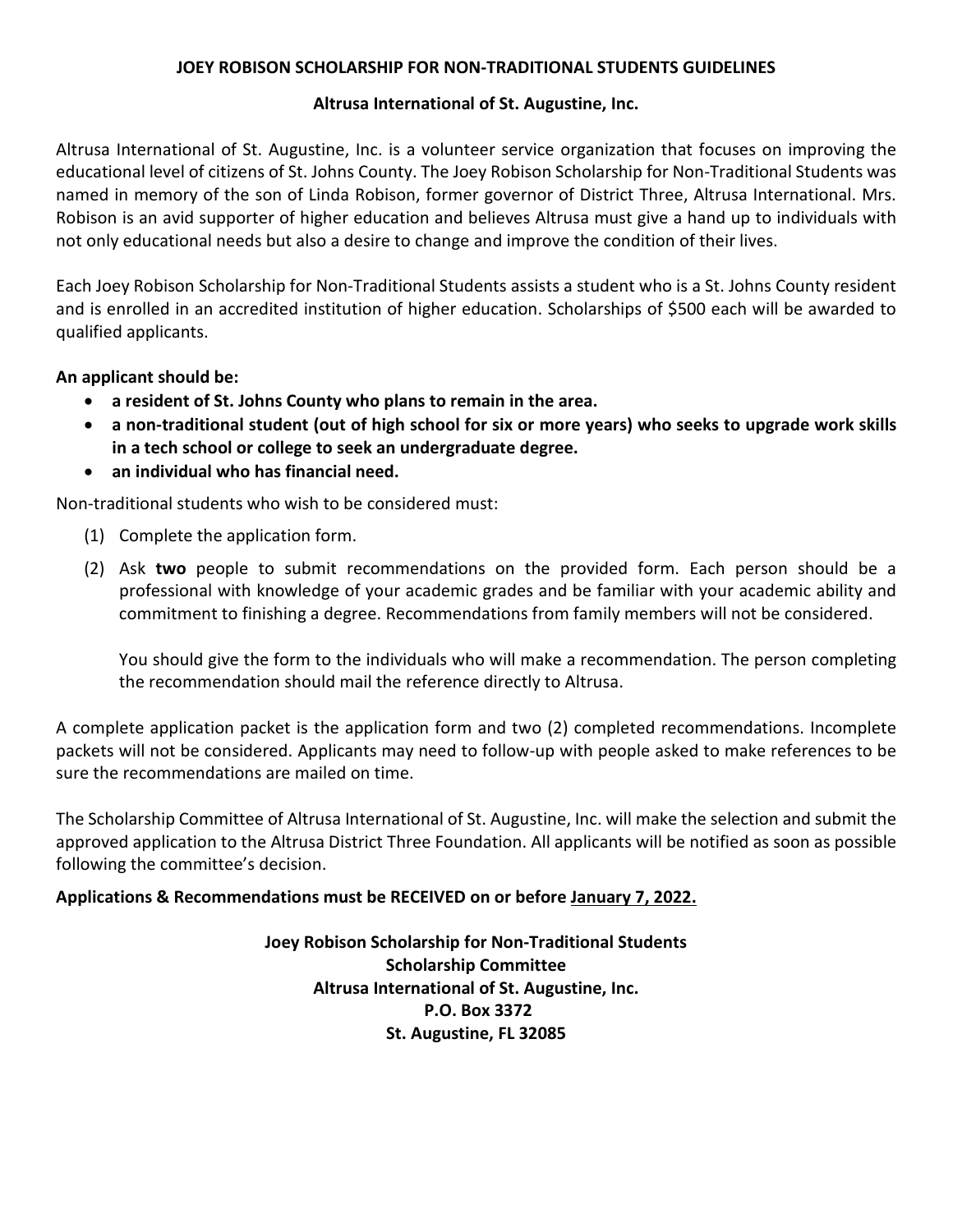## **JOEY ROBISON SCHOLARSHIP FOR NON-TRADITIONAL STUDENTS APPLICATION Altrusa International of St. Augustine**

| Last                                                                         | First |       | Middle   |  |  |
|------------------------------------------------------------------------------|-------|-------|----------|--|--|
| Address                                                                      |       |       |          |  |  |
| Street or PO Box                                                             | City  | State | Zip Code |  |  |
| Telephone__________________________                                          |       |       |          |  |  |
|                                                                              |       |       |          |  |  |
| Graduated from <b>Example 2018</b> and Capital Control High School in (year) |       |       |          |  |  |
| OR received GED in (year) ______________________                             |       |       |          |  |  |
| Name of college/university                                                   |       |       | Year     |  |  |
| Are you employed? $\square$ yes $\square$ no                                 |       |       |          |  |  |

# **Use an attached sheet to complete your responses to the following.**

## **1. Describe the degree program you are pursuing.**

## **2. Describe your goals and plans for the future.**

## **3. Describe your financial need.**

Application and 2 references must be received by **January 7, 2022** addressed to: Joey Robison Scholarship for Non-Traditional Students, Scholarship Committee, Altrusa International of St. Augustine, Inc., FL, P.O. Box 3372, St. Augustine, FL 32085

## **An applicant should be:**

- **a resident of St. Johns County who plans to remain in the area.**
- **a non-traditional student (out of high school for six or more years) who seeks to upgrade work skills in a tech school or college to seek an undergraduate degree.**
- **an individual who has financial need.**

**Incomplete application packets will not be considered.**